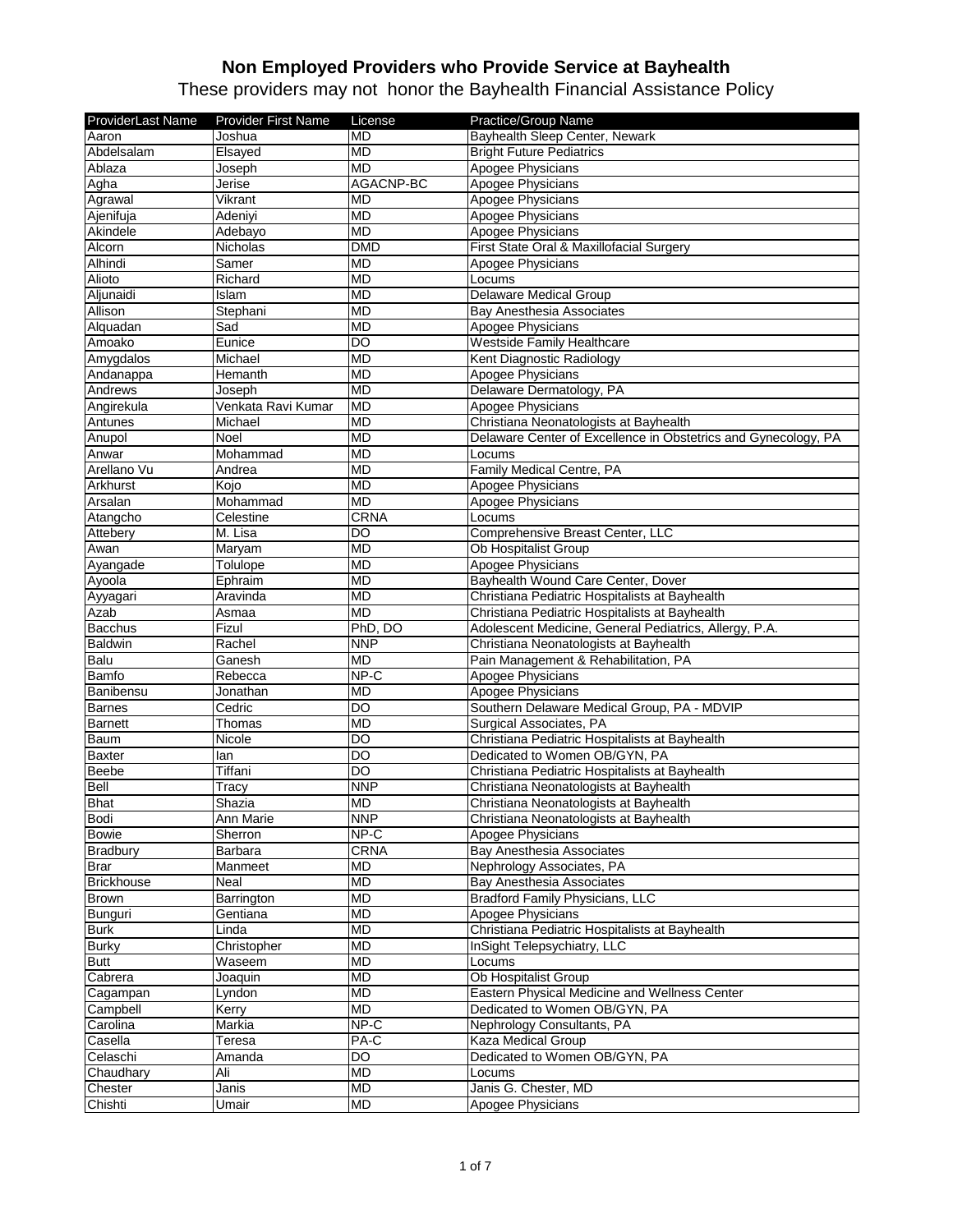| ProviderLast Name  | <b>Provider First Name</b> | License      | Practice/Group Name                                                         |
|--------------------|----------------------------|--------------|-----------------------------------------------------------------------------|
| Chow               | Pik-kwan                   | <b>NNP</b>   | Christiana Neonatologists at Bayhealth                                      |
| Clayton            | Elizabeth                  | DO           | Ob Hospitalist Group                                                        |
| Clemente           | Michelle                   | <b>MD</b>    | Adolescent Medicine, General Pediatrics, Allergy, P.A.                      |
| Coll               | John                       | DO           | <b>CNMRI</b>                                                                |
| Conn               | Andrew                     | <b>MD</b>    | Locums                                                                      |
| Connor             | Justin                     | <b>MD</b>    | Growing Bones: Pediatric & Neuromuscular Orthopaedic Institute              |
| Conti              | Marisa                     | DO           | Internal Medicine of Dover                                                  |
| Cooper             | Michelle                   | <b>MD</b>    | Dedicated to Women OB/GYN, PA                                               |
| Costa              | Louis                      | DO           | <b>Stellar Surgical</b>                                                     |
| Coveleski          | Peter                      | DO           | <b>CNMRI</b>                                                                |
| Crevar             | Ember                      | <b>MD</b>    | Christiana Pediatric Hospitalists at Bayhealth                              |
| Cullin             | Shannon                    | NP-C         | Delaware Cardiovascular Associates                                          |
| Curry              | Thomas                     | <b>CRNA</b>  | Bay Anesthesia Associates                                                   |
| Dammert Coronado   | Pedro                      | <b>MD</b>    | Kent Pulmonary Associates                                                   |
| Dasgupta           | Niloy                      | <b>MD</b>    | Kent Diagnostic Radiology                                                   |
| Dave               | Jav                        | <b>DO</b>    | <b>CNMRI</b>                                                                |
| Daviratanasilpa    | Svastijaya                 | <b>MD</b>    | Nephrology Associates, PA                                                   |
| Daya               | Issam                      | <b>MD</b>    | Ob Hospitalist Group                                                        |
| <b>Deckoff</b>     | Benjamin                   | CRNA         | Locums                                                                      |
| Delgado            | David                      | <b>DMD</b>   | <b>Delaware Pediatric Dentistry</b>                                         |
| Dennis             | Lee                        | <b>MD</b>    | Lee M. Dennis, MD                                                           |
| Diallo             | Hadja                      | <b>CNM</b>   | Dedicated to Women OB/GYN, PA                                               |
| Din                | Nanda                      | <b>MD</b>    | Kent Pulmonary Associates                                                   |
| Ditty              | Douglas                    | DMD, MD      | First State Oral & Maxillofacial Surgery                                    |
| <b>Divatia</b>     | Himani                     | DO           | Christiana Pediatric Hospitalists at Bayhealth                              |
| <b>Dixon</b>       | Brittany                   | PA-C         | <b>First State Orthopaedics</b>                                             |
| Dombroski          | Jennifer                   | LCSW         | Bayhealth, Inc.                                                             |
| <b>Donlick</b>     | Robert                     | DO           | Robert C. Donick, DO                                                        |
| Downs              | John                       | MD           | Locums                                                                      |
| D'Souza            | Rhea                       | <b>MD</b>    | Apogee Physicians                                                           |
| Duffy              | Justin                     | PA-C         | Locums                                                                      |
| Duran              | Carlos                     | <b>MD</b>    | Christiana Neonatologists at Bayhealth                                      |
| Dutcher            | Janet                      | <b>NNP</b>   | Christiana Neonatologists at Bayhealth                                      |
| Eakin              | Jennifer                   | DO           | Delaware Cardiovascular Associates                                          |
| Eljazzar           | Khaled                     | <b>MD</b>    | Delaware Cardiovascular Associates                                          |
| Ellefson           | Andrew                     | <b>MD</b>    | Christiana Neonatologists at Bayhealth                                      |
| Elmedkhar          | Mhaidi                     | <b>MD</b>    | Family Medicine of Middletown, PA                                           |
| Evans              | Monica                     | CNM, WHNP-BC | Dedicated to Women OB/GYN, PA                                               |
| Fadiran            | Olusayo                    | <b>MD</b>    | Apogee Physicians                                                           |
| Faizon             | Robert                     | <b>MD</b>    | <b>Ob Hospitalist Group</b>                                                 |
| Favara             | Michael                    | <b>DO</b>    | Christiana Neonatologists at Bayhealth                                      |
| Feuerstein         | <b>Brandt</b>              | <b>MD</b>    | The Vein Center At Eden Hill, LLC                                           |
| Findley-Christian  | Gertrude                   | <b>MD</b>    | Nephrology Associates, PA                                                   |
| Fisher             | Nicole                     | PA-C         | Surgical Associates, PA                                                     |
| Flanagan           | Keri Ann                   | <b>NNP</b>   | Christiana Neonatologists at Bayhealth                                      |
| Fletcher           | James                      | DO           | Dover Family Physicians, PA                                                 |
| Freid              | Jay                        | <b>MD</b>    | <b>CNMRI</b>                                                                |
| French             | Albert                     | <b>MD</b>    | <b>Atlantic Women's Care</b>                                                |
| Garg               | <b>Manish</b>              | <b>MD</b>    | Nephrology Consultants, PA                                                  |
| Garrett            | Lindie                     | CPNP-PC      | <b>Bright Future Pediatrics</b>                                             |
| Gazze-McIlroy      | Rebecca                    | <b>DO</b>    | Central Delaware Family Medicine                                            |
| Geffe              | Kevin                      | DO           | Diamond State Surgical Associates                                           |
| Gemignani          | Robert                     | <b>DPM</b>   | Central Delaware Family Foot Care                                           |
| Ghatala            | Muhammed Zohaib            | <b>MD</b>    | Apogee Physicians                                                           |
|                    | Mary                       | <b>DO</b>    |                                                                             |
| Gonzales<br>Gorkin | Robert                     | PhD, MD      | Christiana Pediatric Hospitalists at Bayhealth<br>Robert A. Gorkin, MD, PhD |
|                    | Judith                     | <b>MD</b>    | Christiana Pediatric Hospitalists at Bayhealth                              |
| Gorra<br>Goyal     |                            | <b>MD</b>    |                                                                             |
|                    | Vaibhav                    | <b>MD</b>    | Christiana Neonatologists at Bayhealth                                      |
| Grazela            | Jocelyn                    |              | Christiana Pediatric Hospitalists at Bayhealth                              |
| Green              | Vonda                      | MD           | <b>Access Quality Healthcare</b>                                            |
| Griesser           | Michael                    | <b>DPM</b>   | Delaware Podiatric Medicine, PA                                             |
| Grim               | Tracey                     | MD           | Ob Hospitalist Group                                                        |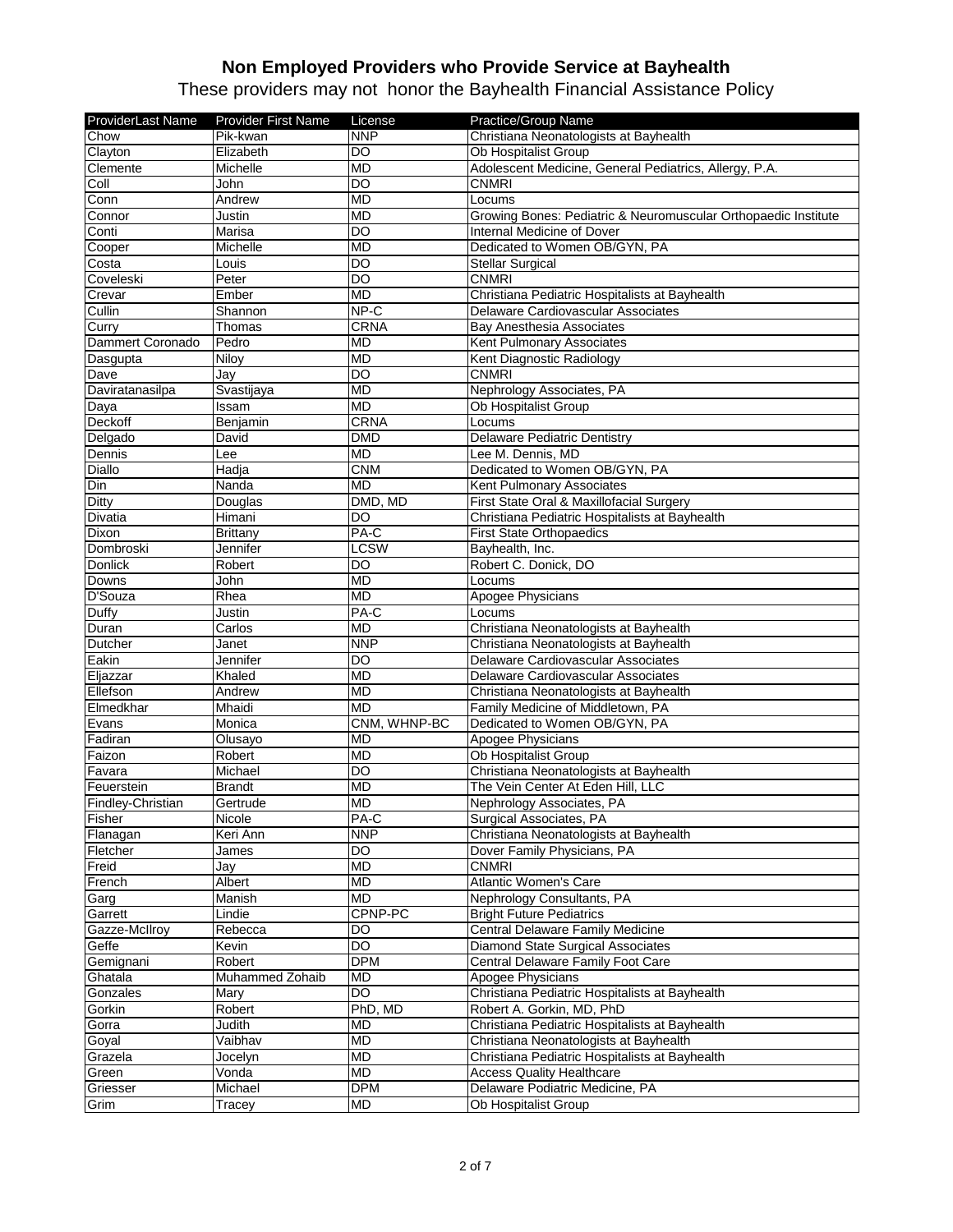| ProviderLast Name | <b>Provider First Name</b> | License        | Practice/Group Name                            |
|-------------------|----------------------------|----------------|------------------------------------------------|
| Guillen           | Ursula                     | <b>MD</b>      | Christiana Neonatologists at Bayhealth         |
| Gulati            | $\overline{\text{V}}$ inay | <b>MD</b>      | Eranga Cardiology                              |
| Gupta             | Abha                       | <b>MD</b>      | Dedicated to Women OB/GYN, PA                  |
| Guzman            | Jose                       | <b>MD</b>      | <b>Bay Anesthesia Associates</b>               |
| Hackney           | Sophia                     | PA-C           | Kent Diagnostic Radiology                      |
| Haimes            | <b>Bryan</b>               | <b>MD</b>      | Christiana Pediatric Hospitalists at Bayhealth |
| Hammer            | Scott                      | <b>MD</b>      | Southern Delaware Medical Group, PA - MDVIP    |
| Hanlon            | Jacob                      | <b>DPM</b>     | Delaware Podiatric Medicine, PA                |
| Harper            | Maritza                    | MD             | Christiana Pediatric Hospitalists at Bayhealth |
| Harris            | Sheila                     | CRNA, DNP      | Bay Anesthesia Associates                      |
| Hartmann          | Robert                     | <b>MD</b>      | Dedicated to Women OB/GYN, PA                  |
| Hasan             | Syed                       | <b>MD</b>      | Apogee Physicians                              |
| Hasanain          | Bara                       | <b>MD</b>      | Apogee Physicians                              |
| Haththotuwa       | Eranga                     | <b>MD</b>      | Eranga Cardiology                              |
| Haynes            | Nadiene                    | <b>MD</b>      | <b>Delaware Medical Group</b>                  |
| Heller            | Fredericka                 | <b>MD</b>      | Ob Hospitalist Group                           |
| Hendler           | Christina                  | <b>NNP</b>     | Christiana Neonatologists at Bayhealth         |
| Henry             | George                     | <b>MD</b>      | Ob Hospitalist Group                           |
| Hoang             | Gil                        | <b>MD</b>      | Kent Diagnostic Radiology                      |
| Hoffman           | Renee                      | DO             | Ob Hospitalist Group                           |
| Holloway          | Laura                      | <b>NNP</b>     | Christiana Neonatologists at Bayhealth         |
| Holmes            | Betty                      | CRNA           | Bay Anesthesia Associates                      |
| Hopkins           | Jamie                      | <b>DPM</b>     | Delaware Podiatric Medicine, PA                |
| Horn              | <b>Brian</b>               | DO             | South Side Family Practice                     |
| Hosny             | Maged                      | <b>MD</b>      | Rheumatology Center of Delaware, LLC           |
| House             | Robert                     | CRNA           | <b>Bay Anesthesia Associates</b>               |
| Howard            | Taurean                    | <b>MD</b>      | Apogee Physicians                              |
| Hur               | Jane                       | <b>MD</b>      | Kent Diagnostic Radiology                      |
| Husain            | Imran                      | MD             | Apogee Physicians                              |
| Hussein           | Osama                      | <b>MD</b>      | Kids and Teens Pediatrics of Dover             |
| Hwang             | Freeman                    | <b>MD</b>      | Kent Diagnostic Radiology                      |
| Ibrahim           | Mohammad                   | <b>MD</b>      | Apogee Physicians                              |
| Innasimuthu       | <b>Antony Leslie</b>       | <b>MD</b>      | Heart & Vascular Clinic                        |
| Iroha             | Simon                      | <b>MD</b>      | Apogee Physicians                              |
| Jagiasi           | Juhi                       | <b>MD</b>      | Bay Anesthesia Associates                      |
| Jamil             | Ashraf                     | <b>MD</b>      | Apogee Physicians                              |
| Jasani            | Pooja                      | $\overline{D}$ | Christiana Pediatric Hospitalists at Bayhealth |
| Jattala           | Rizwan                     | <b>MD</b>      | Christiana Pediatric Hospitalists at Bayhealth |
| Jawahar           | David                      | <b>MD</b>      | Kent Pulmonary Associates                      |
| Jia               | Yi                         | <b>MD</b>      | Locums                                         |
| Johnson           | Rebecca                    | PA-C           | Apogee Physicians                              |
| Johnson           | Amanda                     | <b>MD</b>      | Christiana Pediatric Hospitalists at Bayhealth |
| Johnson           | Lamar                      | <b>MD</b>      | Christiana Pediatric Hospitalists at Bayhealth |
| Kacharam          | Sumanth                    | <b>MD</b>      | Nephrology Associates, PA                      |
| Kakuberi          | Jondi                      | <b>MD</b>      | Bay Anesthesia Associates                      |
| Kalli             | Venkata                    | <b>MD</b>      | Apogee Physicians                              |
| Kamath            | Akshatha                   | <b>MD</b>      | <b>Bay Anesthesia Associates</b>               |
| Kasat             | Ravi                       | <b>MD</b>      | Kent Diagnostic Radiology                      |
| Kaza              | Janaki                     | <b>MD</b>      | <b>Kaza Medical Group</b>                      |
| Keane             | Carrie                     | <b>CNM</b>     | Dedicated to Women OB/GYN, PA                  |
| Kenaley           | Kaitlin                    | <b>MD</b>      | Christiana Neonatologists at Bayhealth         |
| Khan              | Aimen                      | <b>MD</b>      | Apogee Physicians                              |
| Khan              | Mushmoom                   | <b>MD</b>      | Dover Family Physicians, PA                    |
| Khawaja           | Muhammad                   | <b>MD</b>      | Apogee Physicians                              |
| Khokhar           | Imtiaz                     | <b>MD</b>      | Apogee Physicians                              |
| Kim               | Joohyong Henry             | <b>MD</b>      | Urology Associates of Delaware, PA             |
| King              | Jodi                       | LCSW, DSocSci  | Bayhealth, Inc.                                |
| Kline             | Justine                    | PA-C           | <b>Wolf Creek Surgeons</b>                     |
| Kobasa            | Walter                     | <b>MD</b>      | Ob Hospitalist Group                           |
| Kong              | Victoria                   | <b>MD</b>      | Kent Diagnostic Radiology                      |
| Kovatis           | Kelley                     | <b>MD</b>      | Christiana Neonatologists at Bayhealth         |
| Kowsika           | <b>Sree</b>                | MD             | Apogee Physicians                              |
|                   |                            |                |                                                |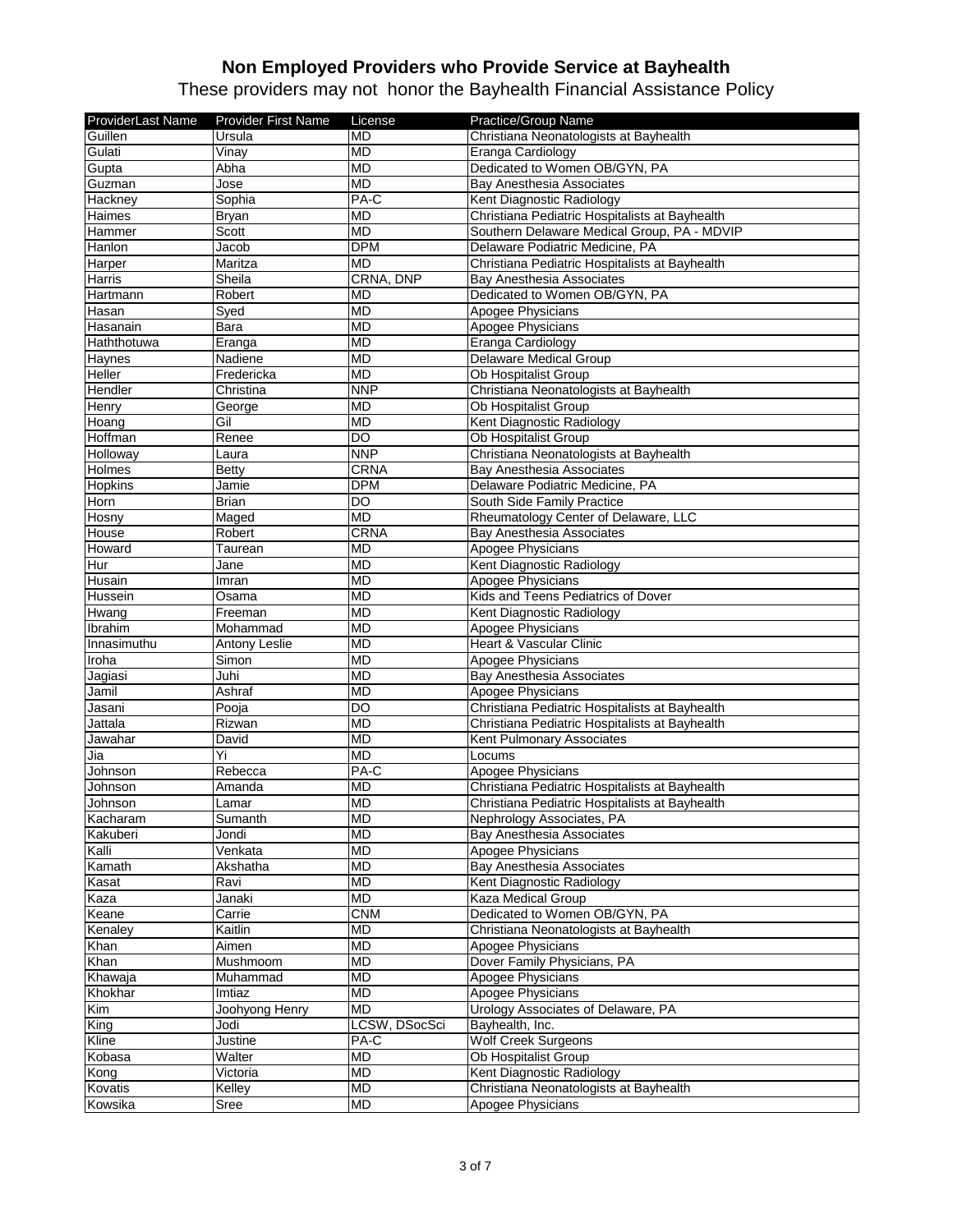| ProviderLast Name | <b>Provider First Name</b> | License         | Practice/Group Name                            |
|-------------------|----------------------------|-----------------|------------------------------------------------|
| Kowsika           | Srivatsa                   | PA-C            | <b>Apogee Physicians</b>                       |
| Krishnan          | <b>Barath</b>              | <b>MD</b>       | Surgical Associates, PA                        |
| Kumar             | Sambhab                    | MD              | Thiravalum Indira, MD, PA                      |
| Kurpad            | Rajesh                     | <b>MD</b>       | Urology Associates of Delaware, PA             |
| Kyle              | Joshua                     | <b>MD</b>       | Kent Diagnostic Radiology                      |
| Lakhani           | Shankar                    | <b>MD</b>       | Family Allergy & Asthma Care                   |
| Lall              | Vikas                      | <b>MD</b>       | Apogee Physicians                              |
| Lane              | Carolyn                    | CRNA            | Bay Anesthesia Associates                      |
| Lantigua Tatem    | Luis                       | <b>MD</b>       | Apogee Physicians                              |
| Lawler            | Laura                      | <b>MD</b>       | Christiana Pediatric Hospitalists at Bayhealth |
| Leonard           | Amita                      | $NP-C$          | Apogee Physicians                              |
| Lewandowski       | Lawrence                   | <b>MD</b>       | Sunshine Health Professionals                  |
| Lian              | Fei                        | <b>MD</b>       | Locums                                         |
| Liquido           | Jennifer                   | <b>MD</b>       | Smyrna Medical Associates (Pediatric)          |
| Little            | Theresa                    | <b>MD</b>       | Internal Medicine of Dover                     |
| Livingston        | Joseph                     | <b>MD</b>       | Kent Diagnostic Radiology                      |
| Lodhavia          | $\overline{P}$ arag        | <b>MD</b>       | First State Gastroenterology                   |
| Lontor            | Suzanne                    | <b>CRNA</b>     | Bay Anesthesia Associates                      |
| Losos             | Malgorzata                 | <b>MD</b>       | Apogee Physicians                              |
| Louie             | Phillip                    | <b>DMD</b>      | Lawrence A. Louie, DMD                         |
| Lust              | James                      | PA-C            | <b>CNMRI</b>                                   |
| Madara            | Glenn                      | <b>MD</b>       | Bay Anesthesia Associates                      |
| Maguire           | Robin                      | <b>NNP</b>      | Christiana Neonatologists at Bayhealth         |
| Mahmoud           | Mamoon                     | <b>MD</b>       | <b>ABC Pediatrics</b>                          |
| Makam             | Neena                      | <b>MD</b>       | Christiana Pediatric Hospitalists at Bayhealth |
| Malhan            | Sameena                    | <b>MD</b>       | In between offices                             |
| Malik             | Farida                     | <b>MD</b>       | First State Infectious Diseases, LLC           |
| Malone            | Stephen                    | <b>MD</b>       | The Orthopaedic Spine Center, PA               |
| Maloney           | Michelle                   | <b>CRNA</b>     | Bay Anesthesia Associates                      |
| Mandalakas        | Nicholas                   | MD              | Delaware Cardiovascular Associates             |
| Manifold          | Stephen                    | <b>MD</b>       | <b>First State Orthopaedics</b>                |
| Mann              | Sandeep                    | <b>MD</b>       | Delaware Primary Care                          |
| Marsiglia         | Linda                      | <b>NNP</b>      | Christiana Neonatologists at Bayhealth         |
| Marston-Nelson    | Janette                    | <b>MD</b>       | Christiana Pediatric Hospitalists at Bayhealth |
| Marte-Santana     | Jose                       | <b>MD</b>       | Apogee Physicians                              |
| <b>Maser</b>      | <b>Beverly</b>             | NP-C            | First State Infectious Diseases, LLC           |
| Masone            | Anthony                    | <b>MD</b>       | Bay Anesthesia Associates                      |
| Massaro           | Matthew                    | $\overline{DO}$ | Apogee Physicians                              |
| Mastin            | Dallas                     | NP-C, FNP-BC    | Apogee Physicians                              |
| Matta             | Simran Kaur                | <b>MD</b>       | <b>Apogee Physicians</b>                       |
| Mavrakakis        | Irene                      | <b>MD</b>       | <b>First State Orthopaedics</b>                |
| Mayberry          | Jennifer                   | PA-C            | Kent Diagnostic Radiology                      |
| <b>McCarter</b>   | Matthew                    | <b>MD</b>       | Christiana Pediatric Hospitalists at Bayhealth |
| <b>McCarthy</b>   | <b>Bryan</b>               | $\overline{D}$  | Bay Anesthesia Associates                      |
| <b>McGraw</b>     | Kate                       | PhD             | Bayhealth, Inc.                                |
| Meda              | Edris                      | MD              | Apogee Physicians                              |
| Meh Chu           | Geh                        | MD              | Kent Diagnostic Radiology                      |
| Meyer             | Michael                    | $\overline{D}$  | Ob Hospitalist Group                           |
| Mezger            | James                      | <b>MD</b>       | Kent Diagnostic Radiology                      |
| Mikhno            | Anastasia                  | <b>MD</b>       | Christiana Pediatric Hospitalists at Bayhealth |
| Milan             | Gerald                     | <b>MD</b>       | Nephrology Associates, PA                      |
| Miller            | Christie                   | <b>MD</b>       | Dedicated to Women OB/GYN, PA                  |
| Miller            | Meghan                     | <b>CNM</b>      | Dedicated to Women OB/GYN, PA                  |
| Mirza             | Khaled                     | <b>MD</b>       | Dover Behavioral Health System                 |
| Moustakas         | Dimitrios                  | <b>DPM</b>      | Brandywine Podiatry, PA                        |
| Moyer             | Robert                     | <b>MD</b>       | Infusion Solutions of Delaware, LLC            |
| Moylan            | Laura                      | <b>MD</b>       | Dedicated to Women OB/GYN, PA                  |
| <b>Moyns</b>      | Jason                      | NP-C            | Apogee Physicians                              |
| Msambichaka       | Lilian                     | MD              | Christiana Pediatric Hospitalists at Bayhealth |
| Mudoh             | Comfort                    | <b>CNM</b>      | Dedicated to Women OB/GYN, PA                  |
| Muer              | Allison                    | PA-C            | Kaza Medical Group                             |
| Muhammad          | Safwan                     | MD              | Apogee Physicians                              |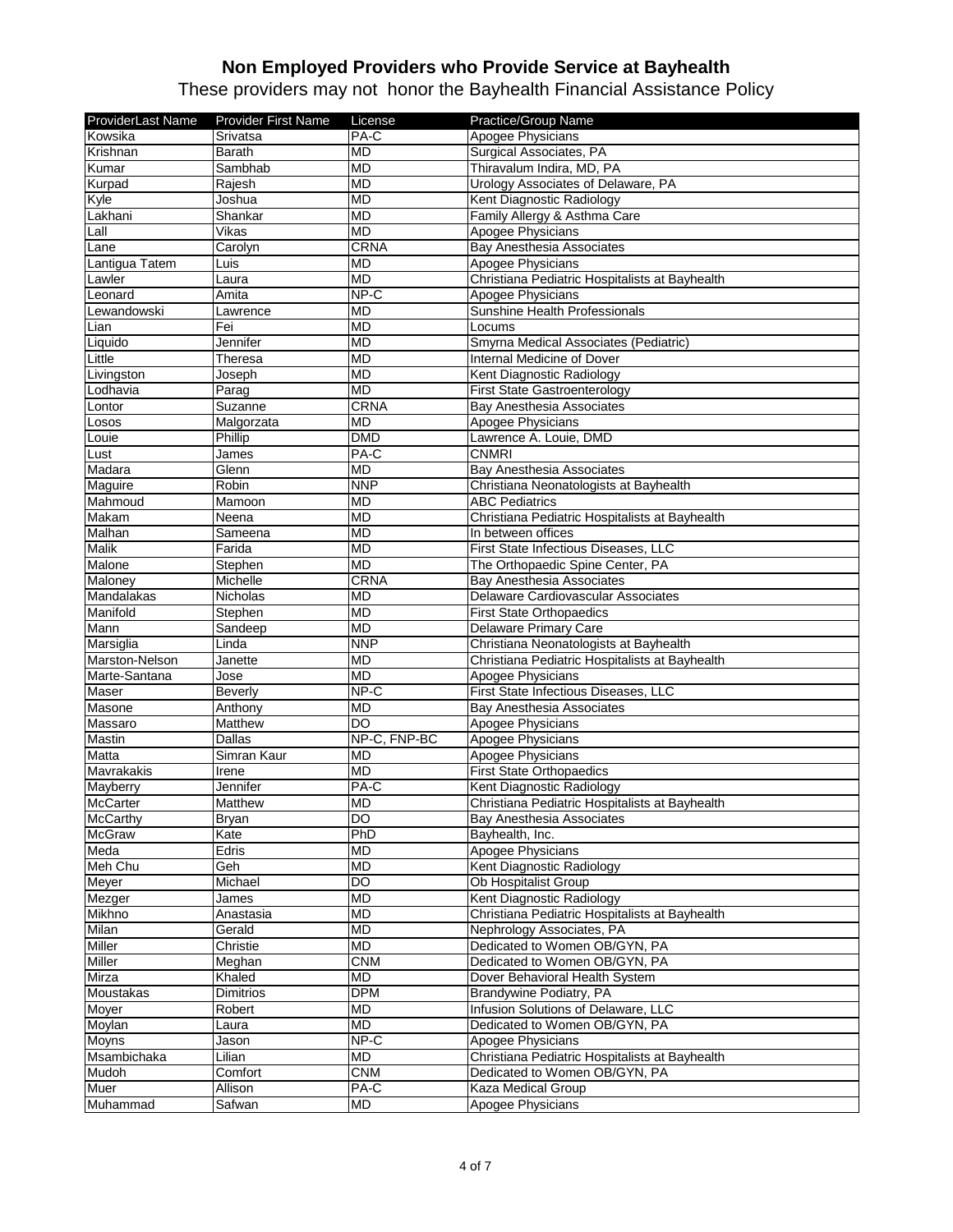| ProviderLast Name | <b>Provider First Name</b> | License       | Practice/Group Name                                 |
|-------------------|----------------------------|---------------|-----------------------------------------------------|
| Munir             | Sanum                      | <b>MD</b>     | Apogee Physicians                                   |
| Naeem             | Hafiz                      | <b>MD</b>     | Apogee Physicians                                   |
| Nanjo-Allicock    | Mary                       | NP-C          | Apogee Physicians                                   |
| Nassar            | Rula                       | MD            | Christiana Neonatologists at Bayhealth              |
| Neal              | Kimberlie                  | <b>MD</b>     | Central Delaware Family Medicine                    |
| Newell            | Wendy                      | <b>MD</b>     | <b>Wolf Creek Surgeons</b>                          |
| Nino              | Wilson                     | <b>MD</b>     | Nephrology Associates, PA                           |
| Obeng-Aduasare    | Akosua                     | FNP-BC        | Apogee Physicians                                   |
| O'Brien           | Kathryn                    | CNM           | Dedicated to Women OB/GYN, PA                       |
| Ocampo-Lim        | <b>Blanca</b>              | <b>MD</b>     | Smyrna Medical Associates (Medicine)                |
| Odedra            | Shilpa                     | <b>MD</b>     | Apogee Physicians                                   |
| Ogunwole          | Olubunmi                   | <b>MD</b>     | Apogee Physicians                                   |
| Okolowicz         | Marc                       | CRNA          | <b>Bay Anesthesia Associates</b>                    |
| Oluya             | Modupe                     | <b>MD</b>     | Apogee Physicians                                   |
| Ortega Torres     | Juan                       | <b>MD</b>     | Kent Diagnostic Radiology                           |
| Osarenkhoe        | Ilevba                     | <b>MD</b>     | Christiana Pediatric Hospitalists at Bayhealth      |
| Osunkoya          | Abimbola                   | <b>MD</b>     | Delaware Primary Care                               |
| Palochak          | Sierra                     | PA-C          | Delaware Cardiovascular Associates                  |
| Pancko            | Franklin                   | <b>DDS</b>    | First State Oral & Maxillofacial Surgery            |
| Panico            | Fred                       | <b>MD</b>     | Bay Anesthesia Associates                           |
| Parajuli          | Asmita                     | <b>MD</b>     | <b>Bright Future Pediatrics</b>                     |
| Parikh            | Jesal                      | <b>MD</b>     | Bay Anesthesia Associates                           |
| Park              | Samuel                     | <b>MD</b>     | Post Acute Medical Rehabilitation Hospital of Dover |
| Parosky           | Amv                        | <b>NNP</b>    | Christiana Neonatologists at Bayhealth              |
| Patel             | Hemal                      | <b>DO</b>     | Apogee Physicians                                   |
| Patel             | Shachi                     | <b>MD</b>     | Bay Anesthesia Associates                           |
| Patel             | Ashok                      | <b>MD</b>     | Bradford Family Physicians, LLC                     |
| Patel             | Hinal                      | <b>DPM</b>    | Delaware Podiatric Medicine, PA                     |
| Patel             | Sharad                     | <b>MD</b>     | Dover Family Physicians, PA                         |
| Patel             | Kunal                      | <b>MD</b>     | Kent Diagnostic Radiology                           |
| Patel             | Dhruval                    | <b>MD</b>     | Kidney Care Associates P.A. Wilmington              |
| Patel             | Romil                      | <b>MD</b>     | Kidney Care Associates P.A. Wilmington              |
| Patel             | Shilpa                     | CRNA          | Locums                                              |
| Pathak            | Sankalp                    | <b>MD</b>     | Eranga Cardiology                                   |
| Paul              | Leena                      | <b>MD</b>     | <b>Bay Anesthesia Associates</b>                    |
| Paul              | David                      | <b>MD</b>     | Christiana Neonatologists at Bayhealth              |
| Payne             | Suzanne                    | <b>CRNA</b>   | <b>Bay Anesthesia Associates</b>                    |
| Penny             | Stephen                    | <b>MD</b>     | <b>CNMRI</b>                                        |
| Perez Morel       | Yomayra                    | <b>MD</b>     | Christiana Pediatric Hospitalists at Bayhealth      |
| Peters            | Tatsiana                   | <b>MD</b>     | Dover Family Physicians, PA                         |
| Pillsbury         | Julia                      | <b>DO</b>     | Kids and Teens Pediatrics of Dover                  |
| <b>Pitts</b>      | Amavi                      | CRNA          | Bay Anesthesia Associates                           |
| Polise            | Michael                    | <b>DO</b>     | Kent Diagnostic Radiology                           |
| Polishchuk        | Svyatoslav                 | <b>MD</b>     | Apogee Physicians                                   |
| Poshoghlian       | Hagop                      | <b>MD</b>     | Christiana Pediatric Hospitalists at Bayhealth      |
| Puri              | Vineet                     | <b>MD</b>     | Primary Care of Delaware, LLC                       |
| Qureshi           | Rabail                     | <b>MD</b>     | Nephrology Associates, PA                           |
| Ramani            | Natwarlal                  | <b>MD</b>     | <b>GI Associates of Delaware</b>                    |
| Ramdass           | Avinash                    | <b>MD</b>     | Kent Pulmonary Associates                           |
| Ramsaran          | Vinoo                      | <b>MD</b>     | Kent Pulmonary Associates                           |
| Ramsey            | Catherine                  | <b>CRNA</b>   | Bay Anesthesia Associates                           |
| Rausch            | Katie                      | <b>CRNA</b>   | Bay Anesthesia Associates                           |
| Raya-Silva        | Raul                       | <b>MD</b>     | Bay Anesthesia Associates                           |
| Riccardi          | Gina                       | <b>MD</b>     | Christiana Pediatric Hospitalists at Bayhealth      |
| Riegel            | Rhae                       | <b>DMD</b>    | First State Oral & Maxillofacial Surgery            |
| Rizzo             | Albert                     | MD            | Pulmonary Associates, PA                            |
| Robinson          | Lindsay                    | <b>CNM</b>    | Dedicated to Women OB/GYN, PA                       |
| Robinson          | Sarah                      | <b>FNP-BC</b> | Eranga Cardiology                                   |
| Rogan             | Sarah                      | PA-C          | <b>First State Orthopaedics</b>                     |
| Rolluqui          | Emmanuel                   | MD            | Apogee Physicians                                   |
| Ross-Cammock      | Cheryl                     | <b>MD</b>     | Christiana Pediatric Hospitalists at Bayhealth      |
| Rubacky           | Joseph                     | DO, FAAFP     | Dover Family Physicians, PA                         |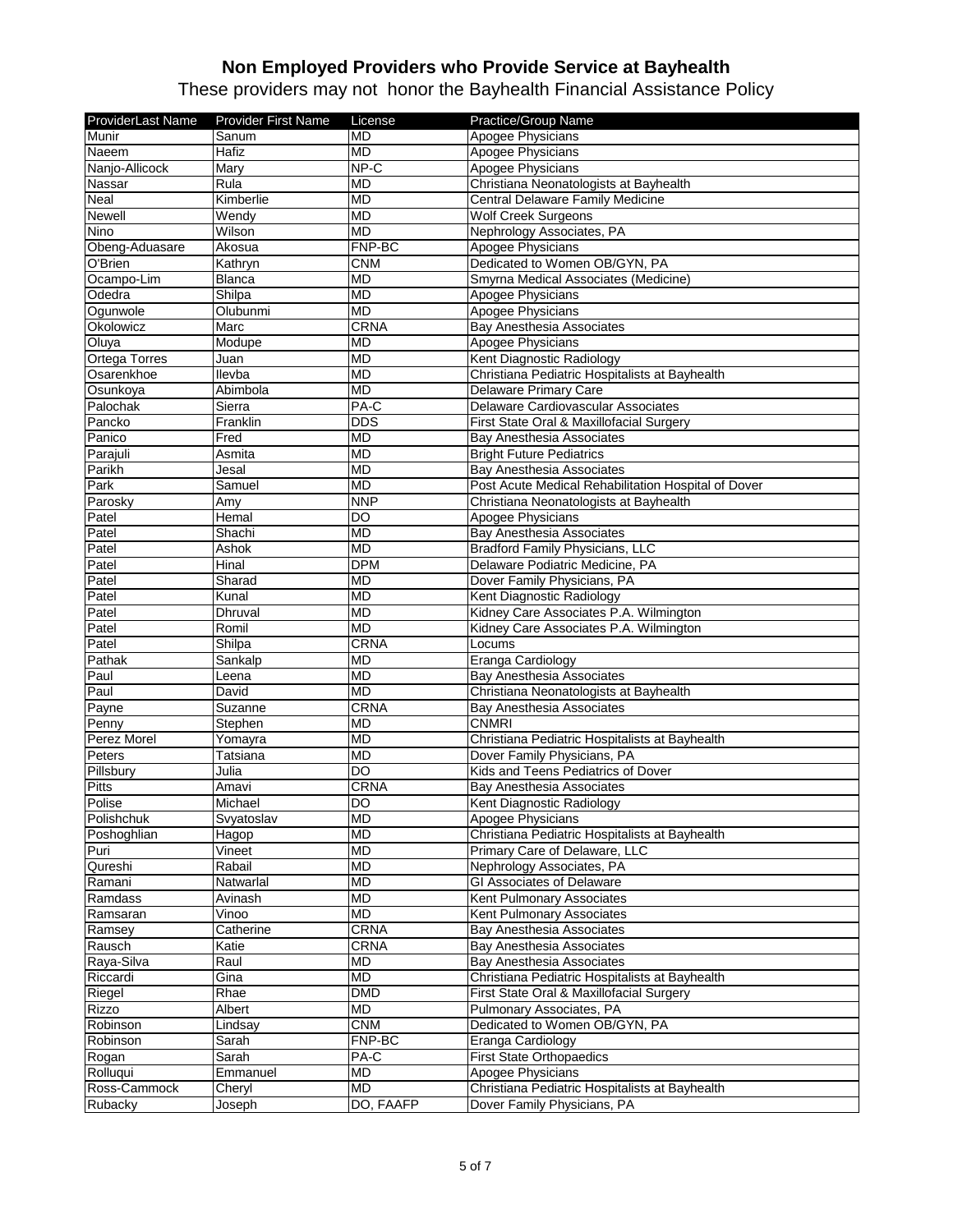| ProviderLast Name    | <b>Provider First Name</b> | License     | Practice/Group Name                                             |
|----------------------|----------------------------|-------------|-----------------------------------------------------------------|
| Rudo                 | Karen                      | <b>MD</b>   | Rudo Eye Care Center                                            |
| Ruiz                 | Jeffrey                    | <b>DO</b>   | <b>Bay Anesthesia Associates</b>                                |
| Russum               | John                       | <b>LCSW</b> | Bayhealth, Inc.                                                 |
| Saez                 | Jose                       | DO          | We Care Nephrology                                              |
| <b>Sales</b>         | Charizza                   | MD          | Kent Pediatrics, LLC                                            |
| Samaha               | Michel                     | <b>MD</b>   | Milford Pulmonary & Sleep Consultants, LLC                      |
| Sampathkumar         | Haresh                     | <b>MD</b>   | PAM Health Rehabilitation Hospital of Dover: Outpatient Therapy |
| Sanchez Valdivieso   | Bertha                     | <b>MD</b>   | Apogee Physicians                                               |
| Santana              | Beverly                    | <b>CNM</b>  | Dedicated to Women OB/GYN, PA                                   |
| Saravanan            | Ananthanayaki              | ACNPC-AG    | Nephrology Associates, PA                                       |
| Satyan               | Sangeetha                  | <b>MD</b>   | Nephrology Associates, PA                                       |
| Scacheri             | Robert                     | <b>MD</b>   | Dedicated to Women OB/GYN, PA                                   |
| Scharf               | Ann                        | <b>MD</b>   | Kent Diagnostic Radiology                                       |
| Schmidt              | David                      | <b>MD</b>   | Delaware Plastic & Reconstructive Surgery                       |
| Sciarra              | Melanie                    | $NP-C$      | Kids and Teens Pediatrics of Dover                              |
| Sealund              | Allison                    | PA-C        | <b>First State Orthopaedics</b>                                 |
| Sehgal               | Shalini                    | <b>MD</b>   | Nephrology Associates, PA                                       |
| Sehgal               | Manu                       | <b>MD</b>   | Sussex Internal Medicine, LLC                                   |
| Shah                 | Kashyapkumar               | <b>MD</b>   | Apogee Physicians                                               |
| Shah                 | Shalini                    | <b>MD</b>   | Dover Family Physicians, PA                                     |
| Shea                 | Michael                    | <b>MD</b>   | Delaware Cardiovascular Associates                              |
| Shrestha             | Pranit                     | <b>MD</b>   | Apogee Physicians                                               |
| Shrestha             | Rai                        | <b>MD</b>   | Apogee Physicians                                               |
| Singh                | Angad                      | <b>MD</b>   | <b>Apogee Physicians</b>                                        |
| Singh                | Tanvir                     | <b>MD</b>   | Apogee Physicians                                               |
| Singh                | Gurmeet                    | DO          | Delaware Cardiovascular Associates                              |
| Slate                | Garrick                    | <b>MD</b>   | Ob Hospitalist Group                                            |
| Soares               | Neha                       | <b>MD</b>   | <b>Bay Anesthesia Associates</b>                                |
| Solanki              | Rahul                      | <b>MD</b>   | In between offices                                              |
| Solomon              | Jolynn                     | NP-C        | Apogee Physicians                                               |
| Soykan               | Cem                        | <b>MD</b>   | Christiana Pediatric Hospitalists at Bayhealth                  |
| Spana                | Gregory                    | <b>MD</b>   | Urology Associates of Delaware, PA                              |
| Ssebayigga           | Elizabeth                  | <b>MD</b>   | Apogee Physicians                                               |
| Steidl               | Diana                      | <b>NNP</b>  | Christiana Neonatologists at Bayhealth                          |
| Strojny              | Jessica                    | <b>NNP</b>  | Christiana Neonatologists at Bayhealth                          |
| <b>Sturtz</b>        | Wendy                      | <b>MD</b>   | Christiana Neonatologists at Bayhealth                          |
| Suchecki             | Christine                  | <b>CRNA</b> | Bay Anesthesia Associates                                       |
| Sue                  | Michael                    | <b>MD</b>   | Locums                                                          |
| Suh                  | Donald                     | <b>MD</b>   | Urology Associates of Delaware, PA                              |
| Surapaneni           | <b>Bharath</b>             | <b>MD</b>   | Kent Diagnostic Radiology                                       |
| Swaminathan          | Kartik                     | <b>MD</b>   | Delaware Back Pain & Sports Rehab                               |
| Sweeney              | Michael                    | <b>MD</b>   | Internal Medicine of Dover                                      |
| Sved                 | Muhammad                   | <b>MD</b>   | Apogee Physicians                                               |
| Tabrizi              | Maryam                     | MD          | Christiana Pediatric Hospitalists at Bayhealth                  |
| Taggart              | Lynn                       | PA-C        | Apogee Physicians                                               |
| Tahir                | Muhammad                   | MD          | Apogee Physicians                                               |
| Talbot               | Steven                     | DO          | Locums                                                          |
| Tam                  | Harry                      | <b>DPM</b>  | Delaware Podiatric Medicine, PA                                 |
| Tamesis              | Eric                       | <b>MD</b>   | Tamesis Rheumatology Medicine of Delaware                       |
| Tankala              | Harsha                     | <b>MD</b>   | Lifespan Medical Services                                       |
| Temple               | Joel                       | <b>MD</b>   | Joel R. Temple, MD                                              |
| Tewari               | Sayani                     | MD          | <b>Bright Future Pediatrics</b>                                 |
| Thomas               | Reena                      | <b>MD</b>   | Christiana Pediatric Hospitalists at Bayhealth                  |
| Thorogood            | Michael                    | <b>MD</b>   | Bay Anesthesia Associates                                       |
| <b>Toledo Rivera</b> | Alvaro                     | <b>MD</b>   | Apogee Physicians                                               |
| Tooze                | Steven                     | <b>MD</b>   | <b>First State Orthopaedics</b>                                 |
| Tuttle               | Deborah                    | <b>MD</b>   | Christiana Neonatologists at Bayhealth                          |
| <b>Tyndall</b>       | Anita                      | NP-C        | Urology Associates of Delaware, PA                              |
| Umair                | Muhammad                   | <b>MD</b>   | Apogee Physicians                                               |
| Umobi                | Mark-Anthony               | MD          | Delaware OB/GYN and Women's Health                              |
| Vakati               | Priyanka                   | <b>MD</b>   | Christiana Pediatric Hospitalists at Bayhealth                  |
| Vallorosi            | Christopher                | <b>MD</b>   | Urology Associates of Delaware, PA                              |